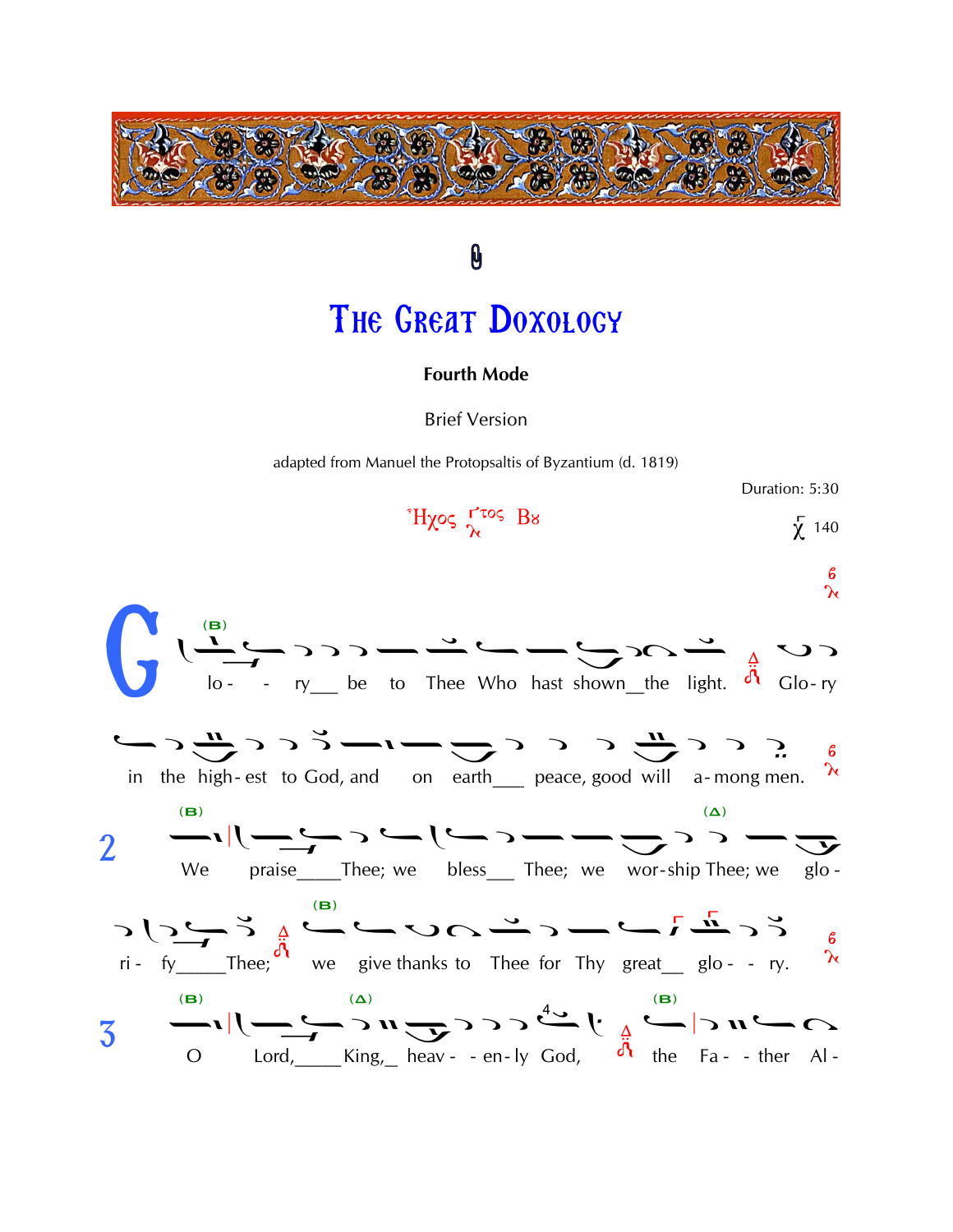## Brief Doxology - Fourth Mode

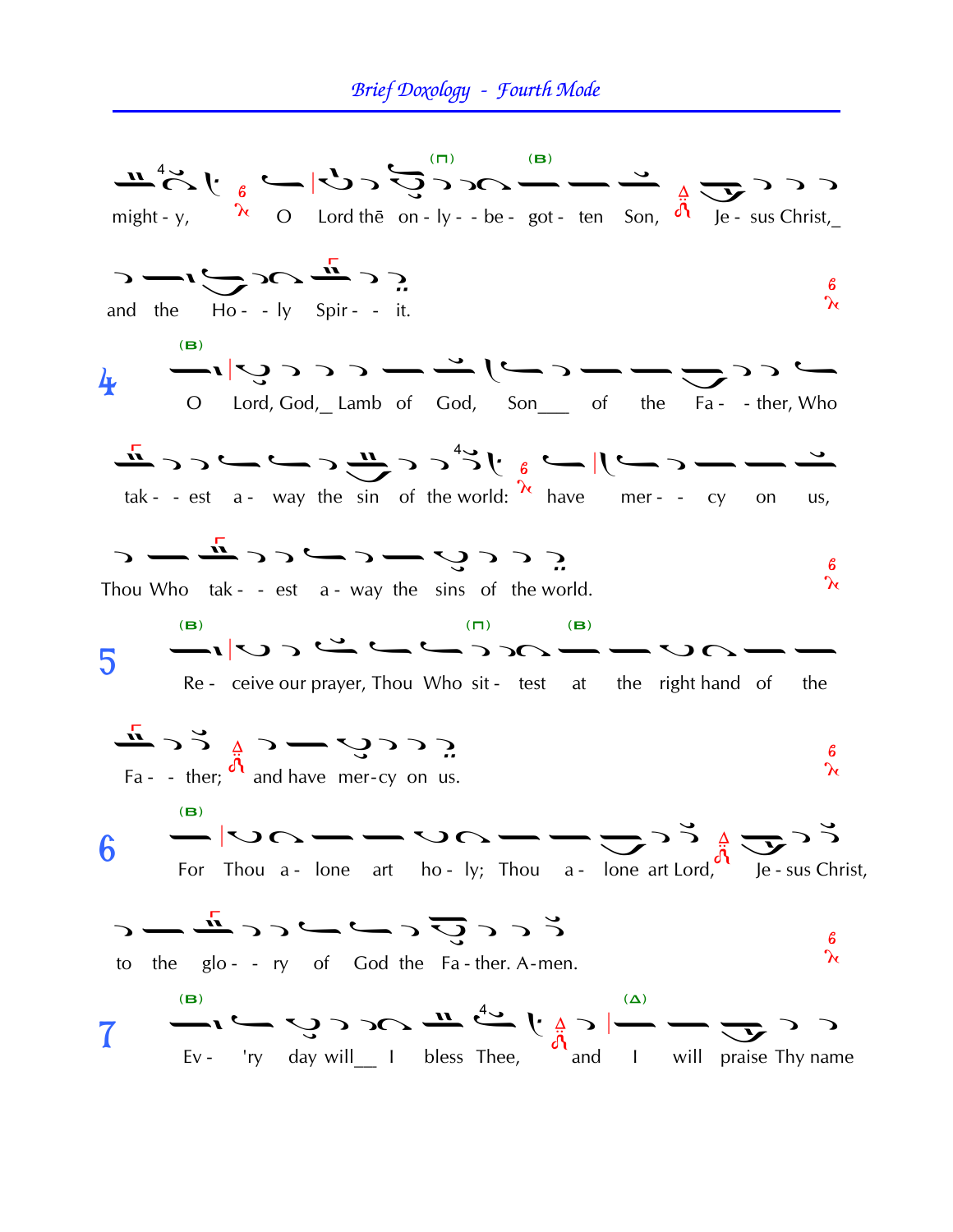## Brief Doxology - Fourth Mode

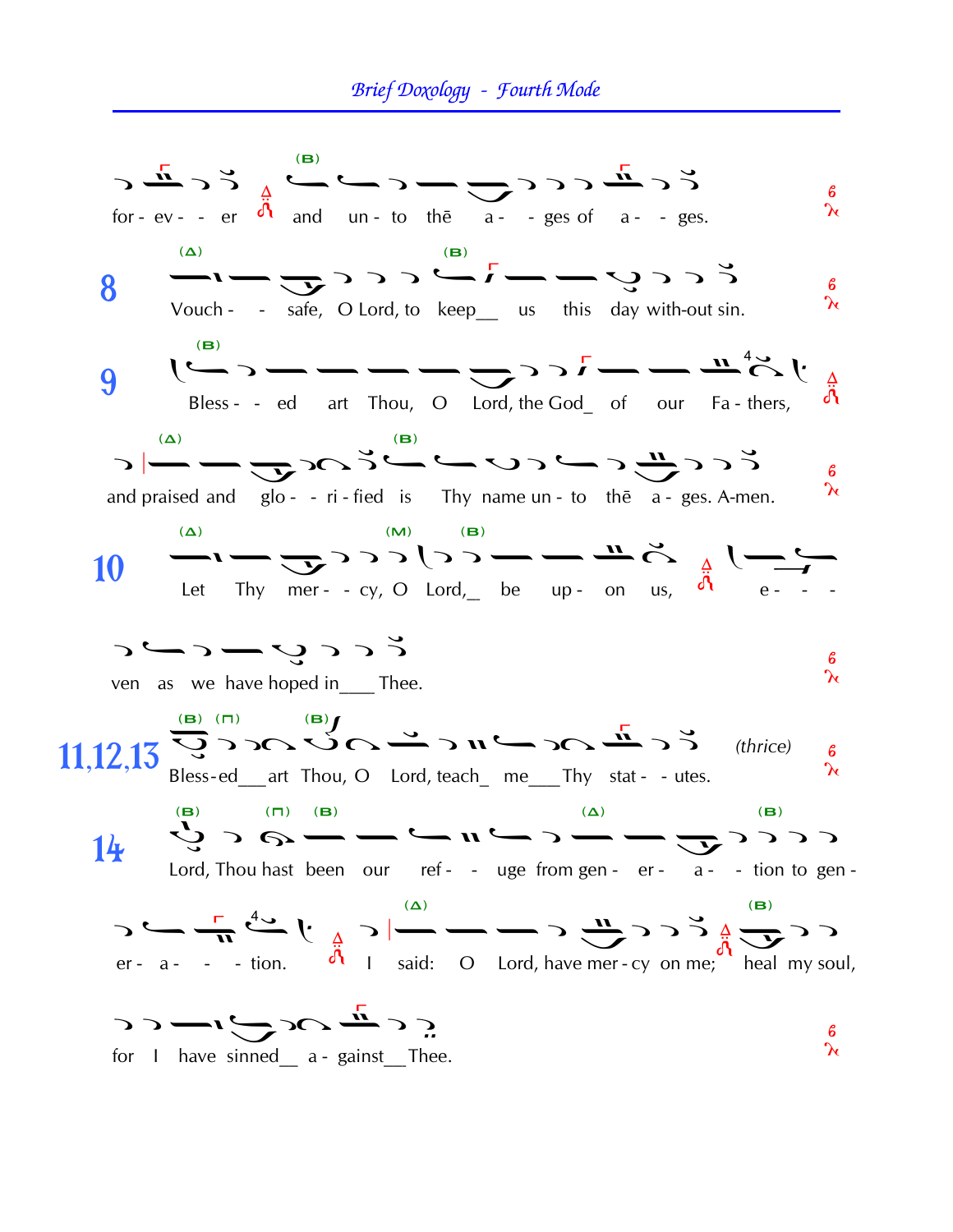